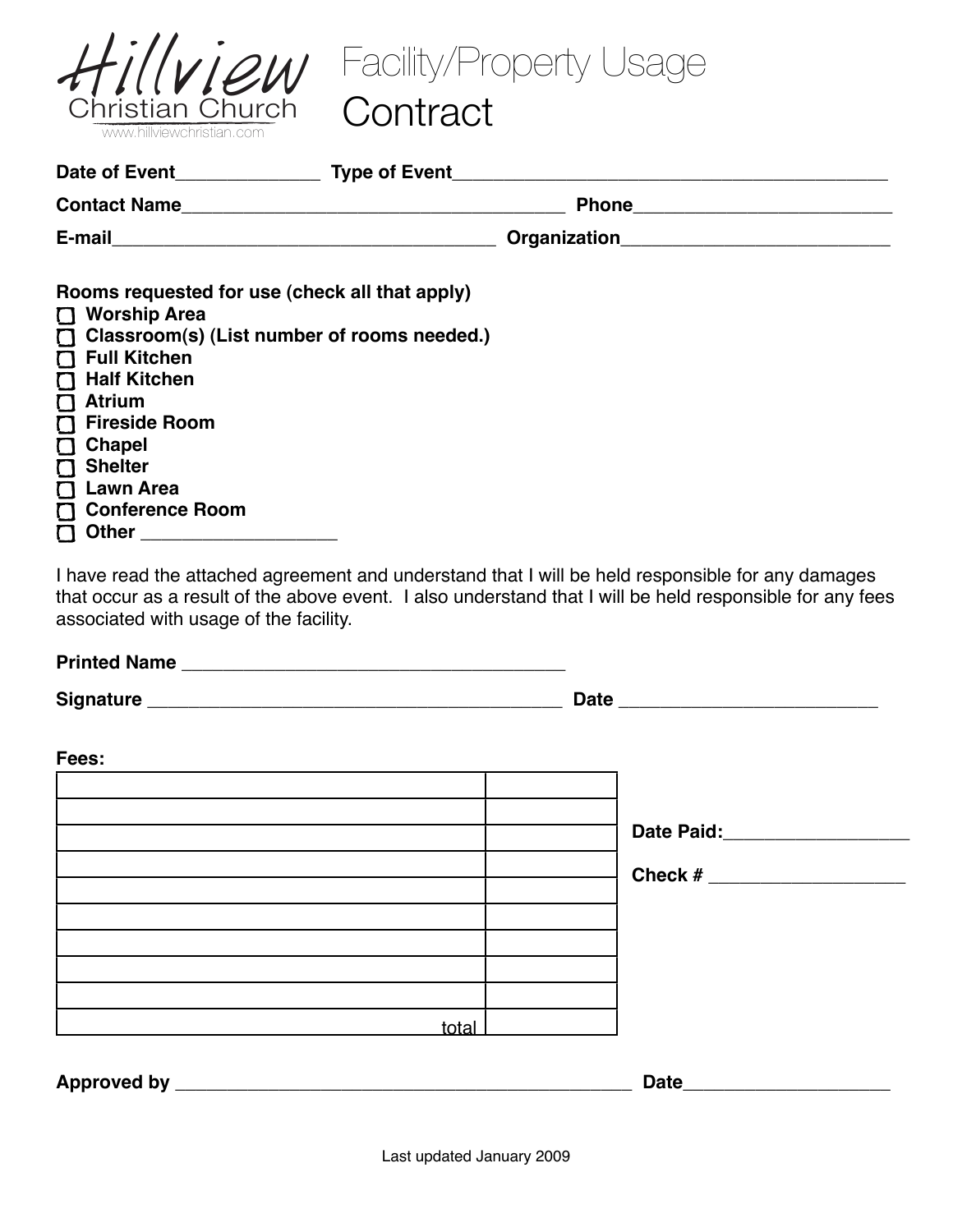

## 2M Facility/Property Usage **Guidelines**

#### **General Guidelines**

- 1. All non-Hillview groups must complete a Facility Usage Contract before their event can be reserved and scheduled.
- 2. Users agree to leave all property in the condition it was accepted. This includes emptying all trash containers used, returning all furniture to its original location, vacuuming and other cleaning as required. Full trash bags should be placed in the dumpster at the West end of the parking lot.
- 3. Furniture, audio/media equipment and all other church property are not to be moved from one room to another without prior permission and must never leave the building.
- 4. There is absolutely no alcohol consumption on the property or smoking in any of the facilities. Violators will be fined \$1000.
- 5. Food must be contained to allowed areas only (clarify with the Office Manager).
- 6. Parents/Guardians are responsible for their children who must be under their direct supervision at all times. Never allow children unattended on church property.
- 7. No groups or individuals soliciting business for personal or corporate gain are permitted to use the facilities.
- 8. Most of the facility is designed for multiple purposes. Any required setup/tear-down must be prearranged to accommodate events.
- 9. Unless you've made arrangements to use the stage as a part of your event no one should be on it or near any equipment on it.
- 10.Keys may not be given to all individuals. Arrangements must be made with the Office Manager to accommodate each event.
- 11.Ultimately, it is the responsibility of the individual making the reservation to secure the facility during and following an event.
- 12.If keys are not returned by the time specified by the Office Manager a fee of \$50 will be incurred.

#### **Reservation of Facility/Property**

- 1. All events (Hillview and non-Hillview) must be scheduled through the Office Manager.
- 2. Facilities/Property may not be available for use unless scheduled through the Office Manger.

#### **Van Usage**

- 1. The church van is reserved for Hillview Christian Church usage only. It must be returned in the condition it was received (i.e. gas level, cleanliness, seat configuration, etc).
- 2. Reservations for the van may be secured through the Office Manager.
- 3. All drivers must have a valid Indiana Driver's License and be 21 years of age. All drivers are required to fill out a form with the Office Manager and must provide proof of insurance.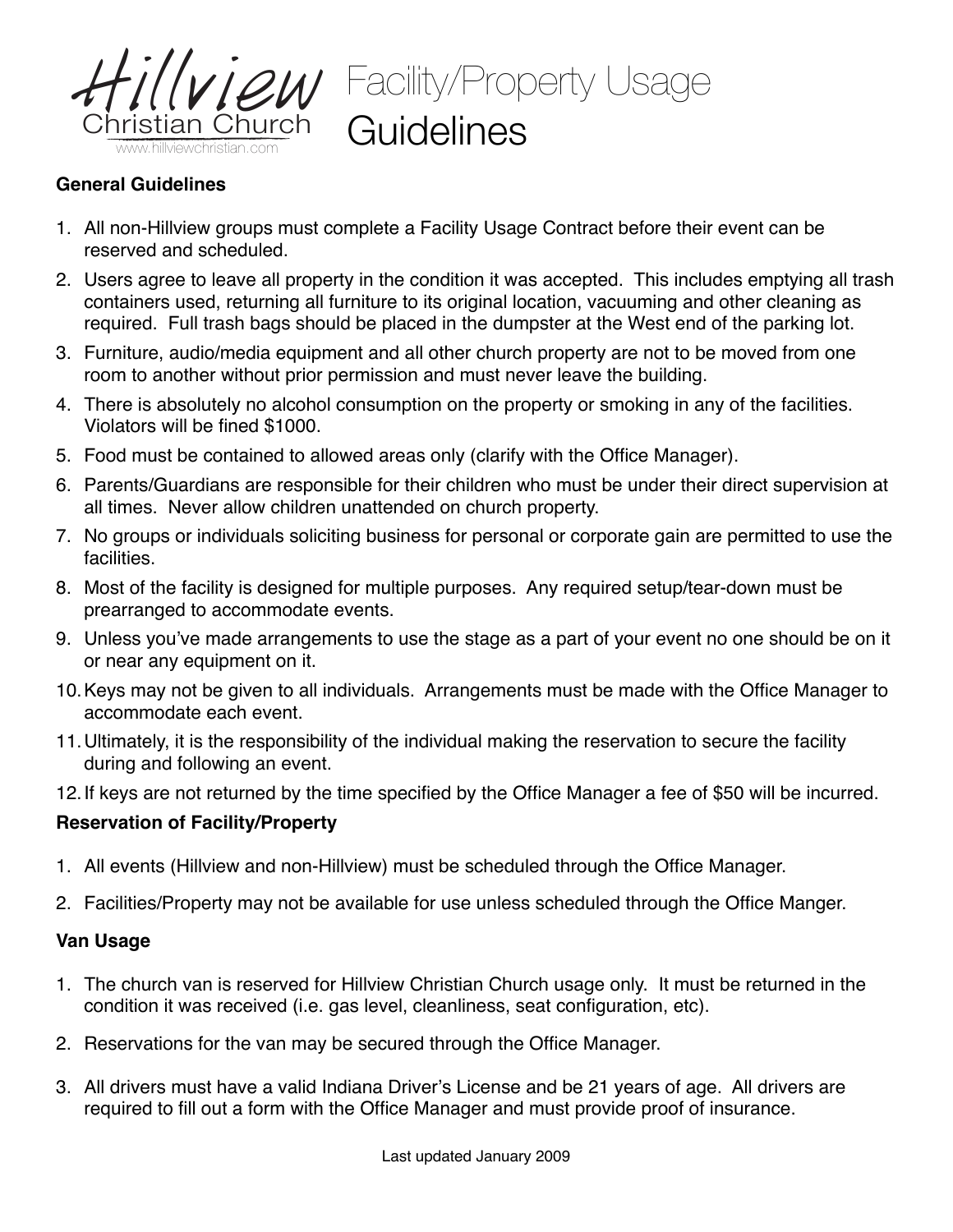

Facility/Property Usage

Fees

| <b>Facility</b> (Facility usage fees are not applicable to Hillview members.) |          |  |
|-------------------------------------------------------------------------------|----------|--|
| Worship/Gymnasium Area                                                        | \$300.00 |  |
| East Kitchen (full)                                                           | \$75.00  |  |
| Classroom (per each used)                                                     | \$25.00  |  |
| West Kitchen (half)                                                           | \$50.00  |  |
| Chapel                                                                        | \$50.00  |  |
| Atrium                                                                        | \$200.00 |  |

| <b>Services</b> (Service fees are applicable to all events not related to Hillview ministry.) |               |  |  |
|-----------------------------------------------------------------------------------------------|---------------|--|--|
| Custodial                                                                                     | \$15 per hour |  |  |
| Sound/Lighting (some events may require more than one individual)                             | \$20 per hour |  |  |